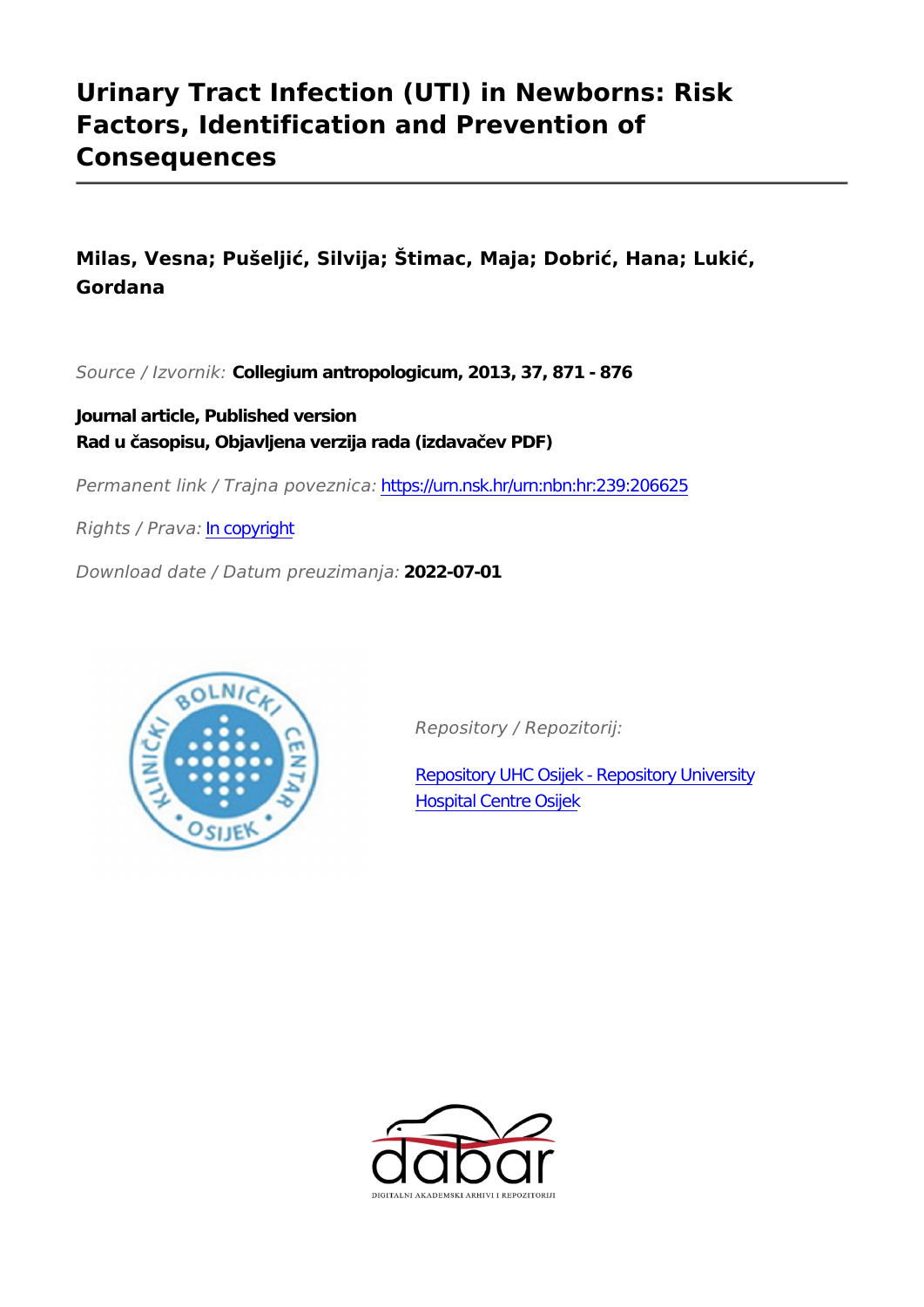# **Urinary Tract Infection (UTI) in Newborns: Risk Factors, Identification and Prevention of Consequences**

#### Vesna Milas, Silvija Pušeljić, Maja Štimac, Hana Dobrić and Gordana Lukić

J.J. Strosssmayer University, University Hospital Osijek, Department of Paediatrics, Osijek, Croatia

# **ABSTRACT**

*The aim of the study is identification of urinary tract infections (UTI) and urinary tract anomalies (UTA) already in the perinatal period. The authors attempted to prevent serious consequences of the above conditions in the examined children. Family history data, certain conditions in pregnancy and appertaining symptoms in children were elaborated to specify selective distinctive criteria for children at risk. Newborns (1200) were selected for potential existence of a UTI. All the examined newborns underwent a urinalysis. Those with significant bacteriuria were taken urine specimens, Creactive protein (RVP), Complete Blood Count (CBC) and bilirubin. The newborns with a UTI and a suspected UTA were sent to ultrasound examination, direct radio nuclide cystography and Tc99m MAG3 dynamic scanning. The frequency of a UTI in the perinatal period amounted to 4.5%. A UTA was found in 29.6% of the examinees. The infection was more likely to appear among newborns with a UTA in their families, a UTI, pre-eclampsia and a febrile infection in mother, intrauterine growth retardation, premature rupture of membranes (RVP), umbilical cord strangulation, jaundice, cyanosis, breathing difficulties, seizures and asphyxia.*

*Key words: urinary tract anomalies, perinatal period, newborns at risk, ultrasound*

#### **Introduction**

Next to respiratory infections, urinary tract infections (UTI) are the most common infections in childhood. Their incidence in children under 14 ranges from 5 to 10%. If inadequately cured or not treated at all, they could lead to permanent renal impairment and disability. The incidence of chronic renal failure in children amounts to approximately 27%. The failure may result from an unrecognised or incompletely cured UTI, urinary tract obstruction (16%) and vesicourethral reflux (VUR) –  $7\%$ <sup>1–4</sup>.

A UTI is perfidious in its nature. Sometimes, only the first infection is clinically detectable while subsequent attacks may occur quietly or only with scarce symptoms. However, they still damage kidneys. It is important to detect the first, symptomatic infection which can ensue even perinatally in children with a UTA5,6. If the first, early UTI has not been diagnosed, a severe UTA might remain unidentified too. One third of children with a UTI suffer from a UTA, in most cases they develop vesicourethral reflux (VUR). Only in newborns, obstruction of the pyelouretheric junction is the most common anomaly. Considering that VUR itself is not associated with other symptoms, UTI detection seems to be crucial for its discovery. An obstructive UTA can severely and at early stage damage the urinary system. Early recognition of a UTA facilitates efficient chemo prophylaxis and thus prevents UTI recidivism<sup>7-11</sup>.

The perinatal age is characterized by very subtle symptoms of a UTI. The same symptoms can be found in healthy newborns. The symptoms are seldom prominent. The line between a healthy and an ill newborn is the thinnest at that age.

The authors tried to isolate newborns at risk. Achievement of this goal required a search for a UTI and a severe UTA as early as in perinatal period. Specification of particular factors in family history, pregnancy and delivery, and in clinical presentation of children, served as a method for selection of newborns who are more likely to develop a UTI and UTA and then be treated. The ulti-

Received for publication May 10, 2013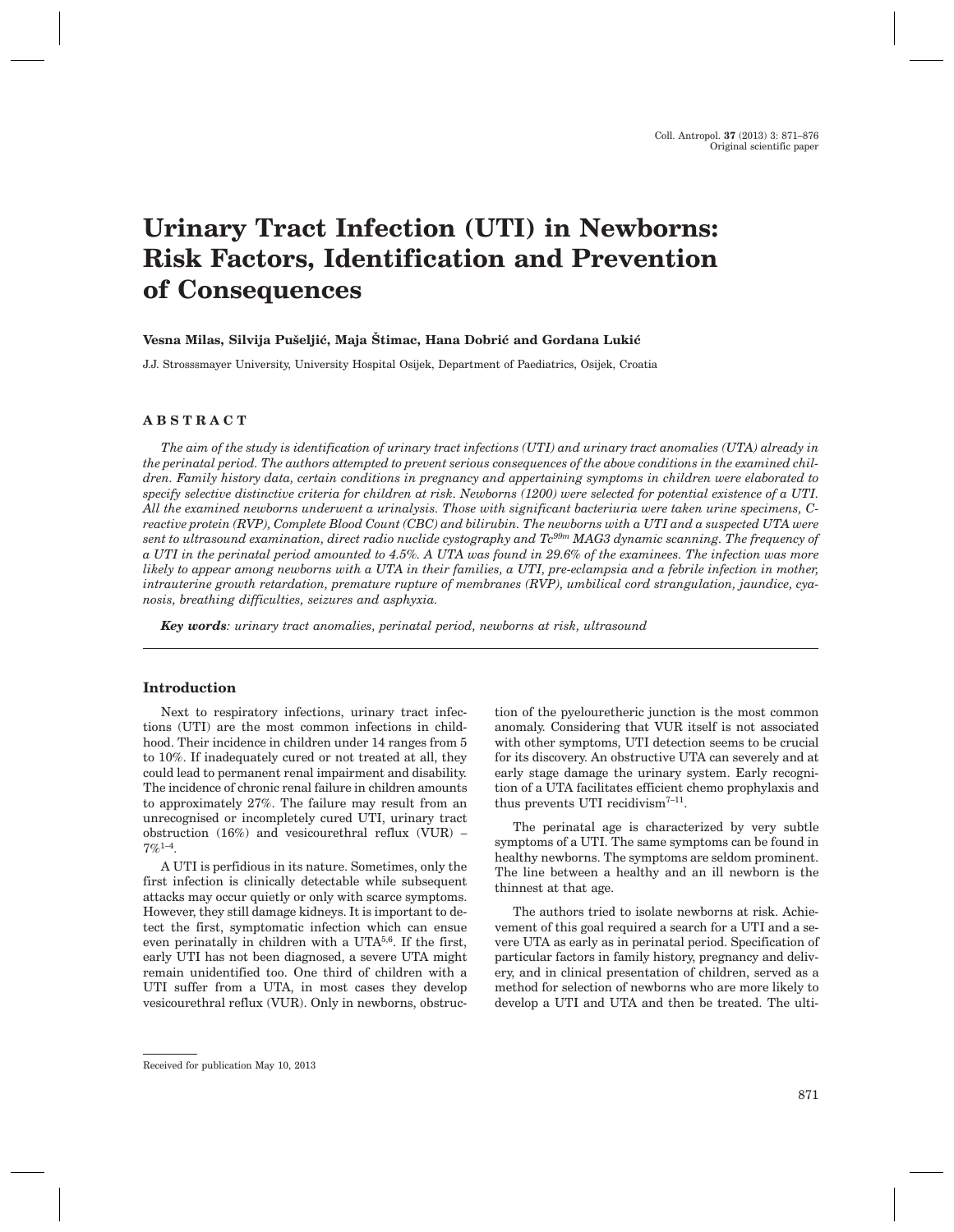mate goal was prevention of renal damage and disability in affected children.

## **Patients and Methods**

There were a total of 1200 children examined during the period of 6 months (every newborn). A clinical prospective study was conducted at the newborn department and neonatal intensive care unit. All newborns were taken samples for urine culture on the second day of their life. Those with positive results of urinalysis were taken two additional samples. When the same agent grows in three cultures, the sensitivity rises above  $95\%$ <sup>12.</sup> The newborns whose all three tests had been positive for bacteria were taken native urine and were tested for CBC, CRP and total bilirubin (if they have jaundice). The newborns with a UTI underwent ultrasound examination of the urinary system, direct radionuclide cystography, perfusion DMSA  $Tc^{99m}$  and dynamic radionuclide scanning. Intravenous pyelography (IVU) was performed only exceptionally in children who needed imaging examination of anatomic details.

The criteria for a UTI included significant bacteriuria and at least one of the following laboratory abnormalities (considering the fact that newborns react systemically to infections): leukocytes above 30x109/L, leucopoenia bellow 8x109/L, increased proportion of non-segmented granulocytes (5% and higher), toxic neutrophilic granulations, increased CRP value (more than 20 g/L). A UTI is not always accompanied with a high CRP13. There were 54 newborns with a diagnosed UTI.

Urine specimens for culture were collected using urine collecting bags. The bags were kept attached to the newborns for 1 hour (after the morning bath). If a newborn did not urinate, a new bag was installed. The collected urine was analysed immediately or it was kept in a refrigerator for not more than 2 hours.

A two-dimensional apparatus performed ultrasound, using a probe of 5 Hz. VUR was diagnosed by means of direct radionuclide cystography while detection of other anomalies involved perfusion and dynamic radionuclide scanning.

The control group consisted of 77 newborns randomly selected among the examined children with no UTI. If a

selected newborn was treated at the neonatal department for a pulmonary, cardiologic or neurological illness, then it was not included into the group but replaced by the following randomly selected baby.

The authors put efforts into determination of potential features of newborns with a UTI that made them different from those in the control group. Those characteristics should represent selective criteria for newborns at risk of renal impairment. A UTA in close relatives, maternal pathology during pregnancy (UTI, pre-eclampsia), and child-related complications in uteri (intrauterine growth retardation (IUGR), oligohydramnion, premature rupture of membranes (RVP) and complications during delivery (signs of a febrile infection in mother, umbilical cord anomalies, green amniotic fluid) were all taken into account. The mothers of both groups of children underwent urinalysis as well. UTA data in close relatives were based on an interview with the mothers. UTI data in mother and delivery complications referred to medical records of the mother and child. Capillary specimens were taken for biochemistry analyses which comprise common procedures. Statistical significance was based on the chi-square test.

#### **Results**

# *Differences in pregnancy, family history and clinical and laboratory findings*

A UTI was found in 54 newborns or in 4.5% of the examinees. In terms of gender distribution of infections, 33 boys (61.1%) and 21 girls (38.9%) were affected by the infections.

The difference between the two groups in the incidence of bacteriuria was statistically significant. Concerning the mothers of children with a UTI, they suffered from the infections thrice as often as the mothers of the children from the control group. Pre-eclampsia was seven times more frequent in the mothers of children with a UTI than in those of the children from the control group. Seven mothers of children with a UTI only one mother from the control group showed prepartal systemic signs of an infection (Table 1).

| TABLE 1<br>MATERNAL COMPLICATIONS DURING PREGNANCY             |                                                                                                                                                                                                                                                                                                                                    |
|----------------------------------------------------------------|------------------------------------------------------------------------------------------------------------------------------------------------------------------------------------------------------------------------------------------------------------------------------------------------------------------------------------|
| $\mathbf{r}$ is a set of $\mathbf{r}$ is a set of $\mathbf{r}$ | $\mathbf{r}$ $\mathbf{r}$ $\mathbf{r}$ $\mathbf{r}$ $\mathbf{r}$ $\mathbf{r}$ $\mathbf{r}$ $\mathbf{r}$ $\mathbf{r}$ $\mathbf{r}$ $\mathbf{r}$ $\mathbf{r}$ $\mathbf{r}$ $\mathbf{r}$ $\mathbf{r}$ $\mathbf{r}$ $\mathbf{r}$ $\mathbf{r}$ $\mathbf{r}$ $\mathbf{r}$ $\mathbf{r}$ $\mathbf{r}$ $\mathbf{r}$ $\mathbf{r}$ $\mathbf{$ |

|                                      | Mothers of newborns<br>with a UTI |      |                | Mothers of newborns<br>without a UTI |          | p value |
|--------------------------------------|-----------------------------------|------|----------------|--------------------------------------|----------|---------|
|                                      | Number                            | $\%$ | Number         | $\%$                                 | $\chi^2$ |         |
| Bacteriuria                          | 21                                | 38.9 | 8              | 10.4                                 | 13.35    | < 0.001 |
| UTI                                  | 12                                | 22.2 | $\overline{4}$ | 5.2                                  | 7.07     | < 0.01  |
| Prenatal systemic signs of infection | 7                                 | 13   |                | $1.3\,$                              | 4.63     | < 0.05  |
| Pre-eclampsia                        | 7                                 | 13   |                | 1.3                                  | 4.63     | < 0.05  |
| No complications                     | 14                                | 25.9 | 63             | 81.8                                 |          |         |
| Total                                | 54                                |      | 77             |                                      |          |         |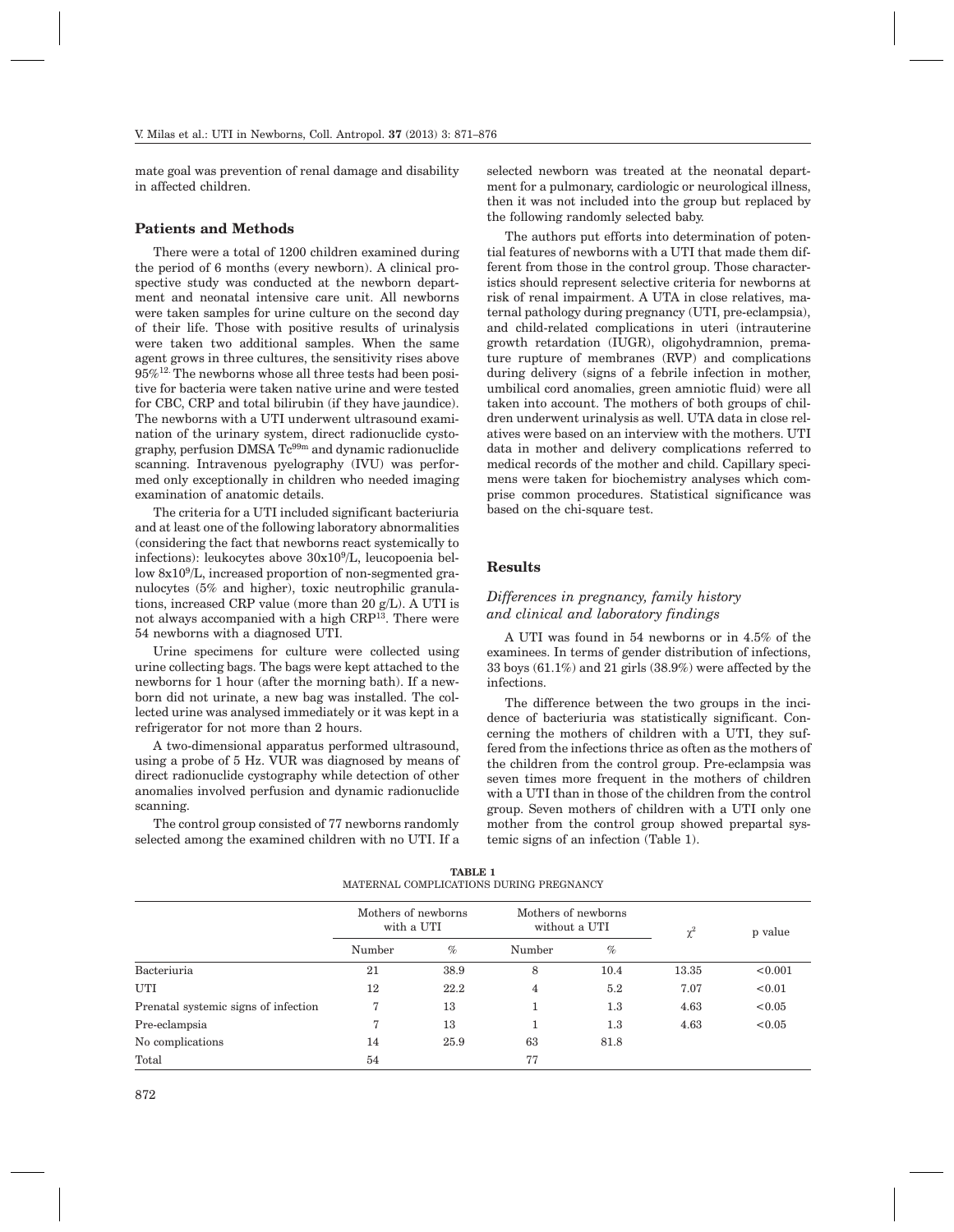| TABLE 2 |                                          |
|---------|------------------------------------------|
|         | INTRAUTERINE CHILD-RELATED COMPLICATIONS |

|                        | Newborns with a UTI |      |              | Newborns without a UTI |          |         |
|------------------------|---------------------|------|--------------|------------------------|----------|---------|
|                        | Number              | $\%$ | Number       | $\%$                   | $\chi^2$ | p value |
| <b>IUGR</b>            | 13                  | 24.1 | 6            | 7.8                    | 3.93     | < 0.05  |
| Oligohydramnion        | 4                   | 7.4  |              | $1.3\,$                | 1.78     | > 0.05  |
| UTA diagnosed in uteri |                     | 3.7  | $\mathbf{0}$ | 0.0                    |          |         |
| No complications       | 35                  | 64.8 | 70           | 9.9                    |          |         |
| Total                  | 54                  |      | 77           |                        |          |         |

**TABLE 3** OBSTETRIC COMPLICATIONS

|                                      | Mothers of newborns<br>with a UTI |      | Mothers of newborns<br>without a UTI |         | $\chi^2$ | p value |
|--------------------------------------|-----------------------------------|------|--------------------------------------|---------|----------|---------|
|                                      | Number                            | $\%$ | Number                               | $\%$    |          |         |
| Bacteriuria                          | 21                                | 38.9 | 8                                    | 10.4    | 13.35    | < 0.001 |
| UTI                                  | 12                                | 22.2 | 4                                    | 5.2     | 7.07     | < 0.01  |
| Prenatal systemic signs of infection | 7                                 | 13   |                                      | $1.3\,$ | 4.63     | < 0.05  |
| Pre-eclampsia                        | 7                                 | 13   |                                      | 1.3     | 4.63     | < 0.05  |
| No complications                     | 14                                | 25.9 | 63                                   | 81.8    |          |         |
| Total                                | 54                                |      | 77                                   |         |          |         |

**TABLE 4** SIGNS OF A UTI IN THE PERINATAL PERIOD

|                                                                      |                | Healthy newborns<br>Newborns with a UTI |                 |              |          |         |
|----------------------------------------------------------------------|----------------|-----------------------------------------|-----------------|--------------|----------|---------|
|                                                                      | Number         | $\%$                                    | Number          | $\%$         | $\chi^2$ | p value |
| Jaundice                                                             | 26             | 48.1                                    | 10              | 13.0         | 17.96    | < 0.001 |
| Diarrhoea, vomiting, weak suck,<br>(non-specific signs of infection) | 17             | 31.5                                    | 5               | 6.5          | 12.42    | < 0.001 |
| <b>IUGR</b>                                                          | 13             | 24.1                                    | $6\phantom{1}6$ | 7.8          | 3.93     | < 0.05  |
| Peripheral cyanosis                                                  | 9              | 16.7                                    | $\mathbf{0}$    | $\mathbf{0}$ | 8.56     | < 0.001 |
| Dyspnoea                                                             | 8              | 14.8                                    | $\overline{2}$  | 2.6          | 4.21     | < 0.05  |
| Asphyxia                                                             | 7              | 13.0                                    | 1               | $1.3\,$      | 4.63     | < 0.05  |
| Fever                                                                | 5              | 9.3                                     | $\mathbf{0}$    | $\mathbf{0}$ |          |         |
| Seizures                                                             | $\overline{4}$ | 7.4                                     | $\mathbf{0}$    | $\mathbf{0}$ |          |         |
| Total number of signs                                                | 89*            | $>100*$                                 | 24              |              | 59.6     | < 0.05  |
| No signs                                                             | $\mathbf{0}$   | $\mathbf{0}$                            | 53              | 68.8         |          |         |

\* Some signs were present at the same time

The newborns with a UTI suffered from IUGR twice as often as their peers do. Oligohydramnion was found four times more frequently in the children with a UTI than in the healthy babies, but there is no statistic significance between the two groups (Table 2).

Premature rupture of membranes happened to members of the group with a UTI twice as often  $(p<0.01)$  as to the children from the control group. Umbilical cord anomalies (strangulation around the neck or body, umbilical node) were identified thrice less often in the healthy babies. The children from the control group were twice as prone to green amniotic fluid as the children with a UTA. A UTA in close relatives was found in the group of children with a UTI in 10 cases, which compares to one case of the infection in the control group,  $\chi^2$ =7.85, p<0.01 (Table 3).

More than one sign of illness were found in some ill newborns and there was no newborn with any sign of illness. Some signs lasted only shortly or ensued periodically, i.e. periodical attacks of peripheral cyanosis, a low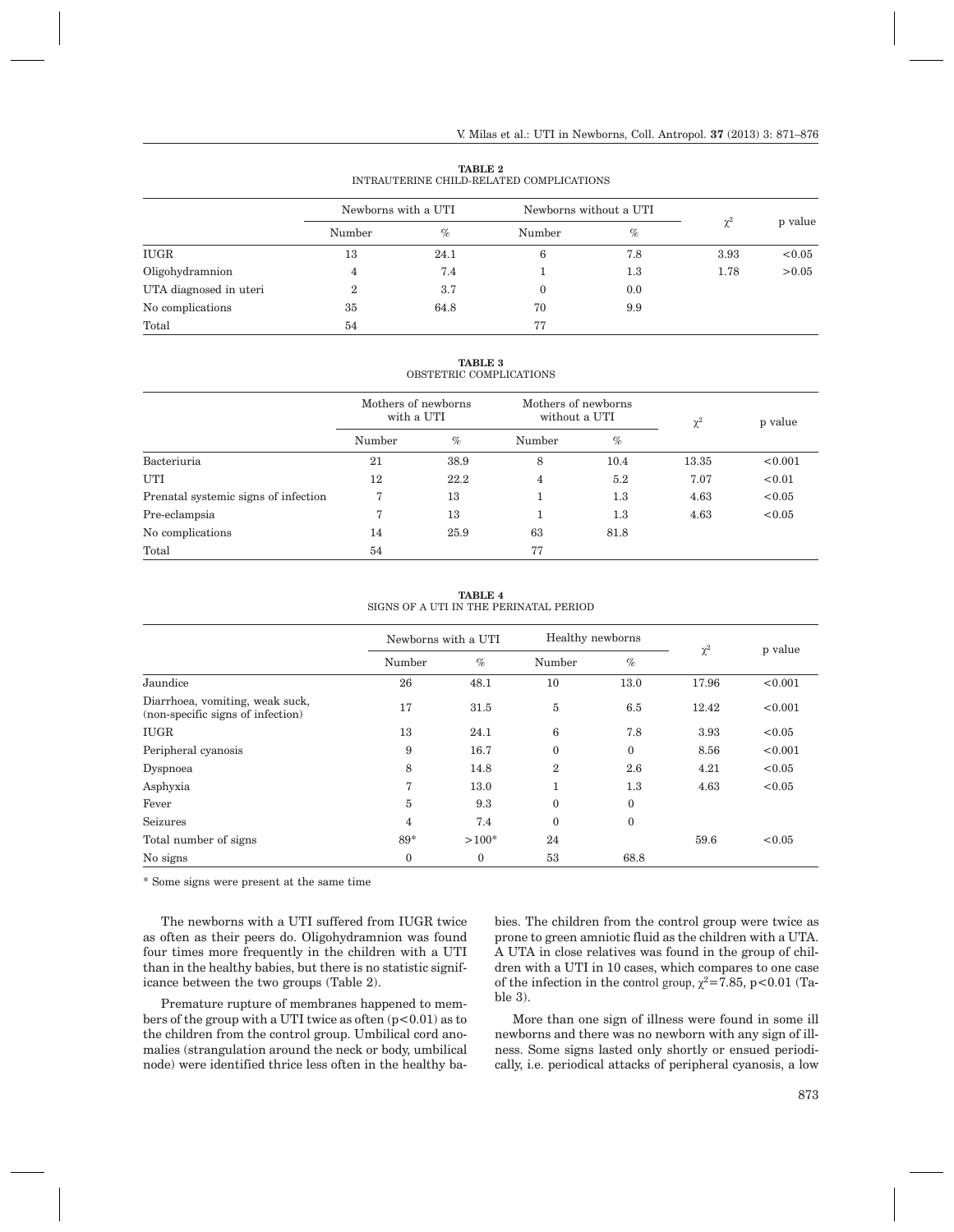Apgar score in the 5th minute, but were eliminated soon. Jaundice was found 2.6 times more often in the newborns with a UTI than in their healthy peers. Furthermore, jaundice in the newborns with a UTI appeared at very early stage, was prolonged or characterized by unusually high concentrations of total bilirubin. Non-specific infective symptoms (vomiting, diarrhoea, weak suck) were noticed in the newborns with a UTI thrice more often than in control group members. The examined newborns with a UTI suffered from dyspnoea four times more frequently than healthy babies do. Asphyxia ensued in seven children with and in one child without UTI symptoms. Nine examinees with a UTI were associated with periodic attacks of peripheral cyanosis, which compares to none of the children from the control group. Seizures (due to hypocalcaemia) ensued in four babies with a UTI whereas no seizures were detected among control group members (Table 4).

## *Ultrasound findings and major anomalies of the urinary tract*

About 63% of the newborns were connected with some pathologic ultrasound findings. In a group of neonates with the pyelon width ranging from 7 to 10 mm, some had changes in the echogenicity of the kidney parenchyma and in the thickness of the urinary bladder and some did not. If the hyperechogenicity of a kidney

**TABLE 5** ULTRASOUND FINDINGS IN NEWBORNS WITH A UTI

|                                                            | Number | $\%$ |
|------------------------------------------------------------|--------|------|
| Mild dilatation of the renal pelvis<br>$(7-10 \text{ mm})$ | 12     | 22.2 |
| Hyperechogenicity of the renal<br>parenchyma               | 7      | 13   |
| trightThickened wall of the urinary<br>bladder             | 6      | 11.1 |
| Hydronephrosis with megaureter                             | 4      | 7.4  |
| Hydronephrosis                                             | 2      | 3.7  |
| Hypotrophic kidneys                                        | 2      | 3.7  |
| Urether duplex                                             | 1      | 1.9  |
| Without any changes                                        | 20     | 37   |
| Total                                                      | 54     |      |

| TABLE 6                                    |  |  |  |  |  |
|--------------------------------------------|--|--|--|--|--|
| ANOMALIES OF THE URINARY TRACT IN NEWBORNS |  |  |  |  |  |
| WITH A UTI                                 |  |  |  |  |  |

|                                              | Number | %    |
|----------------------------------------------|--------|------|
| Vezicoureteral reflux (VUR)                  | 6      | 11.1 |
| Obstruction of the pelviureteric<br>junction | 5      | 9.3  |
| Megaureter                                   | 4      | 7.4  |
| Ureter duplex                                | 1      | 1.9  |
| No anomalies                                 | 38     | 70.4 |

was the only ultrasound finding, it was indicated separately. The same thing was done with newborns with the thickened wall of the urinary bladder. The most frequent finding was pyelectasis (Table 5).

After nephrology examination, a UTA was diagnosed in 16 (29.6%) newborns with a UTI. The most usual anomaly was VUR, followed by obstruction of pelviureteric junction. Among the examined newborns, boys were more prone to UTAs (75%) than girls (75%) (Table 6).

### **Discussion**

Most children with serious urinary system impairment could be recognised as early as in the neonatal age (due to a diagnosed UTA). A UTI during pregnancy is three to four times more likely to be found in mothers of newborns with a UTI. Presence of uropathogenic bacteria in mother enables their transfer into the newborn during delivery. At the very moment of birth, the child has a very close contact with mother by blood and mother's secretion. It can be extremely dangerous if mother of a susceptible child experiences prepartal symptoms of a febrile infection. Uropathogenic bacteria are of even greater importance in newborns with a more severe UTA due to impaired urine voiding. It is vital to identify subtle symptoms of a UTI, though on some occasions, only the first UTI presents clinically while others keep on existing with few or with no symptoms at all. One can conclude that even severe UTAs may exist without being detected. More frequent UTIs in mothers of children with a UTI could also implicate genetically caused predilection for a UTI. Developed countries perform screening of pregnant women for bacteriuria due to its possibility to jeopardise the child<sup>14,15</sup>.

Pre-eclampsia was 10 times more common in mothers of children with a UTI. Sometimes, urinary tract problems remain undetected until oedema or proteinuria appears. Pre-eclampsia has effect on the concentration of beta 2 micro globulin in mother and leads to further renal impairment. Hypoxia of the child ensues. One should refer here to a report on the relation between pre-eclampsia and a UTI in mother during pregnancy<sup>16,17</sup>. These women suffer from immune disturbances and in such cases it can also come to appearance of auto antibodies while the children frequently suffer from IUGR. The peripheral circulation is limited; the child's proneness to hypoxia, weakening of its immune competence and resistance to infection may be attributed to placental hypo perfusion. Children with a UTI are three times more exposed to IUGR than healthy children (see data from a report on IUGR as a risk factor for renal damage and scars<sup>18</sup>. IUGR was also reported in one fourth of children with a UTA. Due to hypoxia in uteri, babies are more susceptible to asphyxia, aspiration of amniotic fluid and delivery channel contents, thus acquiring infection<sup>19</sup>. Firm links between oligohydramnion and a UTI were not proved and the reference data suggest its relation only with UTAs<sup>20</sup>.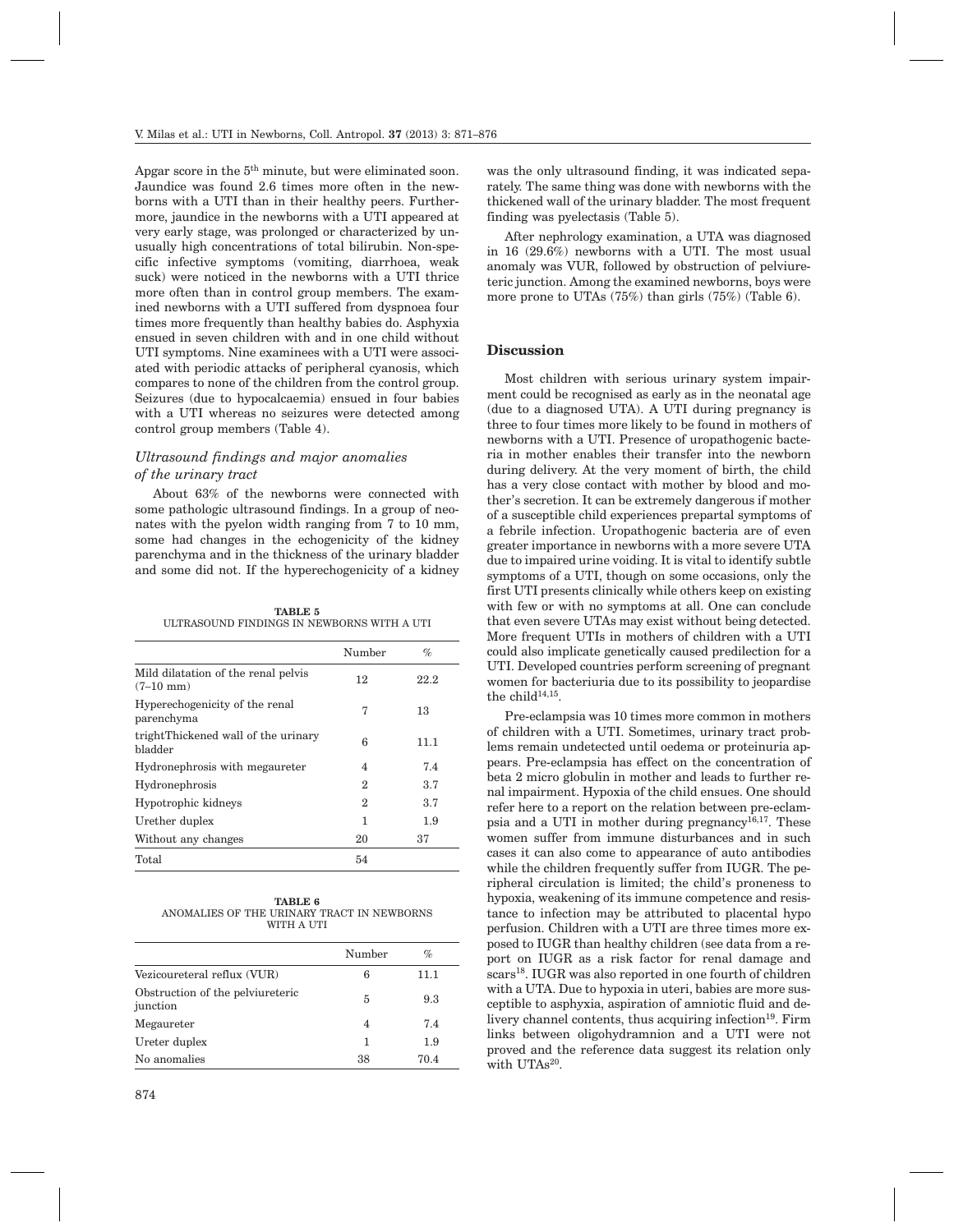RVPs encourage spreading of uropathogenic bacteria. They could enter a child throw the delivery channel, favouring UTI development. Umbilical cord anomalies (strangulation, various nodes) are responsible for appearance of urinary infections. Hypoxia in uteri causes intrauterine asphyxia (due to maternal complications – praeeclampsia and a UTI, it reflects on the child in the form of UTAs and immune incompetence).

There is a chance of detection of symptoms of a UTI (fever), but mostly these symptoms are hardly noticeable. Newborns presenting such symptoms can sometimes »infiltrate« into fit newborns. This can be explained by short duration or periodicity of the symptoms or by their possible presence in healthy newborns. Some appear only for a short period of time after the delivery and then disappear. The references suggest that a UTA in close relatives is a relevant risk factor for a UTI and a UTA in children<sup>21</sup>. Fever is not such a permanent and specific symptom of a UTI in the perinatal period as it is later in the child's life, i.e. during infancy. In fact, it appears very seldom and its occurrence results from the newborn's immune incompetence. Seizures ensued in four examinees with a UTI. One child had urosepsis and meningitis while other seizures were metabolic in origin (hypocalcaemia).

Almost half of the newborns with a UTI had pathological jaundice. The references enlist jaundice as a possible single symptom of a  $UTI<sup>22</sup>$ . This may be associated with hem concentrations (as an adaptive mechanism to hypoxia) or with haemolysis caused by bacterial toxins.

Non-specific symptoms of a UTI involved diarrhoea, vomiting, weakened suck, inappropriate weight gain, malaise and pain. They were found in a third of the newborns with a UTI. The same symptoms were seen five times less frequently in the control group<sup>23,24</sup>.

Periodical attacks of peripheral cyanosis appeared in every sixth child with a UTI. Sometimes, cyanosis ensued only in the first minutes after the delivery, causing a lower vitality score at birth. Some babies experienced periodical attacks of cyanosis during the whole perinatal period. Cyanosis could also be a single observed symptom of a UTI. It is a consequence of impaired blood supply of tissues and organs, i.e. of hypoxia. Dyspnoea came as a symptom of a UTI in 15% of the newborns. It can ensue in children that have an obstructive UTA, for example in case of hydronephrosis when a huge kidney compresses the diaphragm and lungs. In case of mother's infection, maternal interleukins can contribute to breathing impairment by limiting the placental and umbilical circulation, which can result in hypoperfusion of organs, hypoxia and asphyxia<sup>25–27</sup>. Mechanical obstacles during prolonged and complicated delivery also predispose newborns with a UTI to neonatal dyspnoea, especially if the mother has an infection. Healthy newborns compensate for such impairments by tachypnea while a newborn with a UTI has peripheral cyanosis, dyspnoea and a low Apgar score. Asphyxia at birth appeared more often in the newborns with a UTI than in the control group. The main cause thereof is hypo perfusion of tissues and organs and foetal hypoxia due to a UTI in mother, pre-eclampsia and obstetric (RVP, strangulation of the umbilical cord) or child – related complications (olygohydramnion, UTA). During infection in pregnancy, mother's proinflammatory cytokines (IL1, IL6) can pass transplacentaly onto the child and centrally depress cardio respiratory function<sup>25</sup>. An asphyxiated child reacts insufficiently to invasion of microorganisms. Its immune competence is inadequate favouring development of infections which, by their systemic effects, contribute to the cardio respiratory burden itself. These circumstances imply development of the »circulus vicious« of hypoxia, hypo perfusion and inflammatory response.

The most frequent ultrasound finding referred to mild dilatation of the renal pelvis (22.2% of the neonates). It is not a very specific finding, but it allowed us to select newborns at risk<sup>28–31</sup>. Ultrasound findings in VUR were not specific. Similar to other references, the authors also revealed mild dilatation of the renal pelvis and thickening of the wall of the urinary bladder $32,33$ . Urinary tract anomalies seemed to occur more often in boys (75%) than in girls (25%). Two thirds of the newborns with a UTI were boys, which could be explained by a greater share of boys with a UTA. Approximately one third of the newborns with a UTI also developed a UTA while the respective incidence of VUR totalled 11.1%. The same percentage is mentioned in references<sup>34-37</sup>. The newborn urine screening brought to the discovery that only six out of 1200 newborns suffered from VUR. Only sterile refluxes were omitted<sup>38</sup>. The incidence stated in the references amounted from 0.4 to  $1.8\%^{39}$ .

#### **Conclusion**

It is important to diagnose a UTI in newborns in the perinatal period. Occasionally, the most serious urinary tract anomalies can severely damage kidney and they can only be disclosed by detection of UTI symptoms. Newborns at risk for a UTI should be regularly monitored. These are the newborns with a UTA in close relatives and with mothers having experienced a UTI during pregnancy, pre-eclampsia or prepartal symptoms of a febrile infection. This risk group also includes those with IUGR, RVP or strangulation of the umbilical cord at birth. Presence of jaundice (if not caused by blood groups or Rh incompatibility), periodical attacks of peripheral cyanosis and dyspnoea, asphyxia and seizures of a metabolic origin (if the conditions are not caused by a lung, heart or neurological illness) carry such a risk as well. Children with non-specific infective symptoms belong to the group at risk for a UTI too.